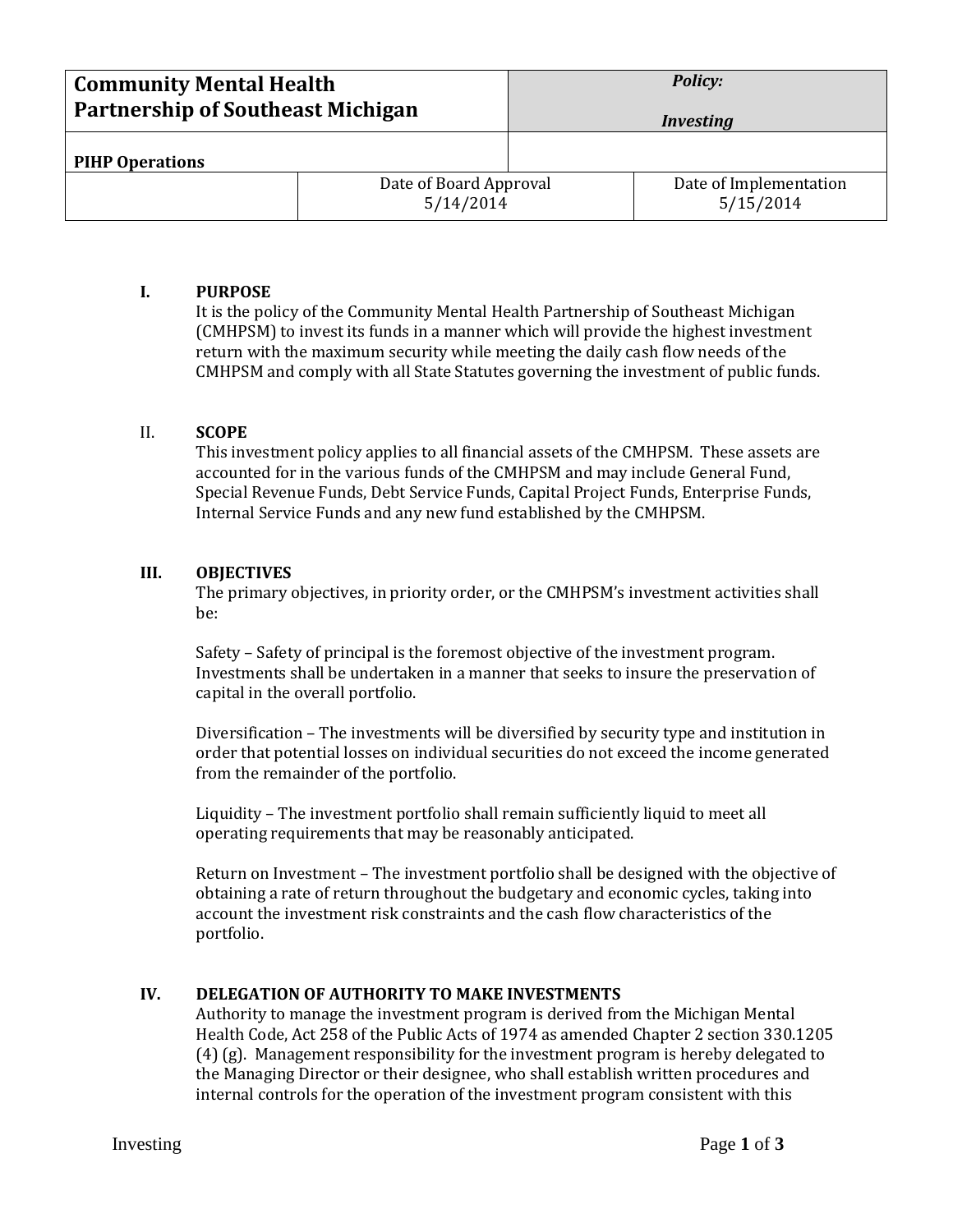investment policy. Procedures should include references to: safekeeping, delivery vs. payment, investment accounting, repurchase agreements, wire transfer agreements, collateral/depository agreement and banking service contracts. No person may engage in an investment transaction except as provided under the terms of this policy and the procedures established by the Managing Director or their designee. The Managing Director or their designee shall be responsible for all transactions undertaken and shall establish a system of controls to regulate the activities or subordinate officials.

# **V. LIST OF AUTHORIZED INVESTMENTS**

The CMHPSM is limited to investments authorized by Public Act 20 of 1943, as amended with the exception of mutual funds having a fluctuating per share value.

### **VI. SAFEKEEPING AND CUSTODY**

All security transactions, including collateral for repurchase agreements and financial institution deposits, entered into by the CMHPSM shall be on a cash (or delivery vs. payment) basis. Securities may be held by a third party custodian designated by the Managing Director or their designee and evidenced by safekeeping receipts as determined by the Managing Director or their designee. Quarterly reports on the investments will be reviewed with the CMHPSM Board.

### **VII. PRUDENCE**

Investments shall be made with judgment and care, under circumstances then prevailing, which persons of prudence, discretion and intelligence exercise in the management of their own affairs, not for speculation, but for investment, considering the probable safety of their capital as well as the probable income to be derived.

#### **VIII. DEFINITIONS**

Community Mental Health Partnership of Southeast Michigan (CMHPSM): The Regional Entity that serves as the PIHP for Lenawee, Livingston, Monroe and Washtenaw counties for mental health, intellectual/developmental disabilities, and substance use disorder services.

Generally Accepted Accounting Principles:Accounting principles that are the standards, conventions, and rules accountants follow in recording and summarizing transactions, and in the preparation of financial statements.

# **IX. EXHIBITS**

1. Acknowledgement of Receipt of Investment Policy and Agreement to Comply Form 2.

#### **X. REFERENCES**

- 1. Michigan Mental Health Code, Act 258 of the Public Acts of 1974 as amended Chapter 2 section 330.1205 (4) (g)
- 2. Public Act 20 of 1943, as amended